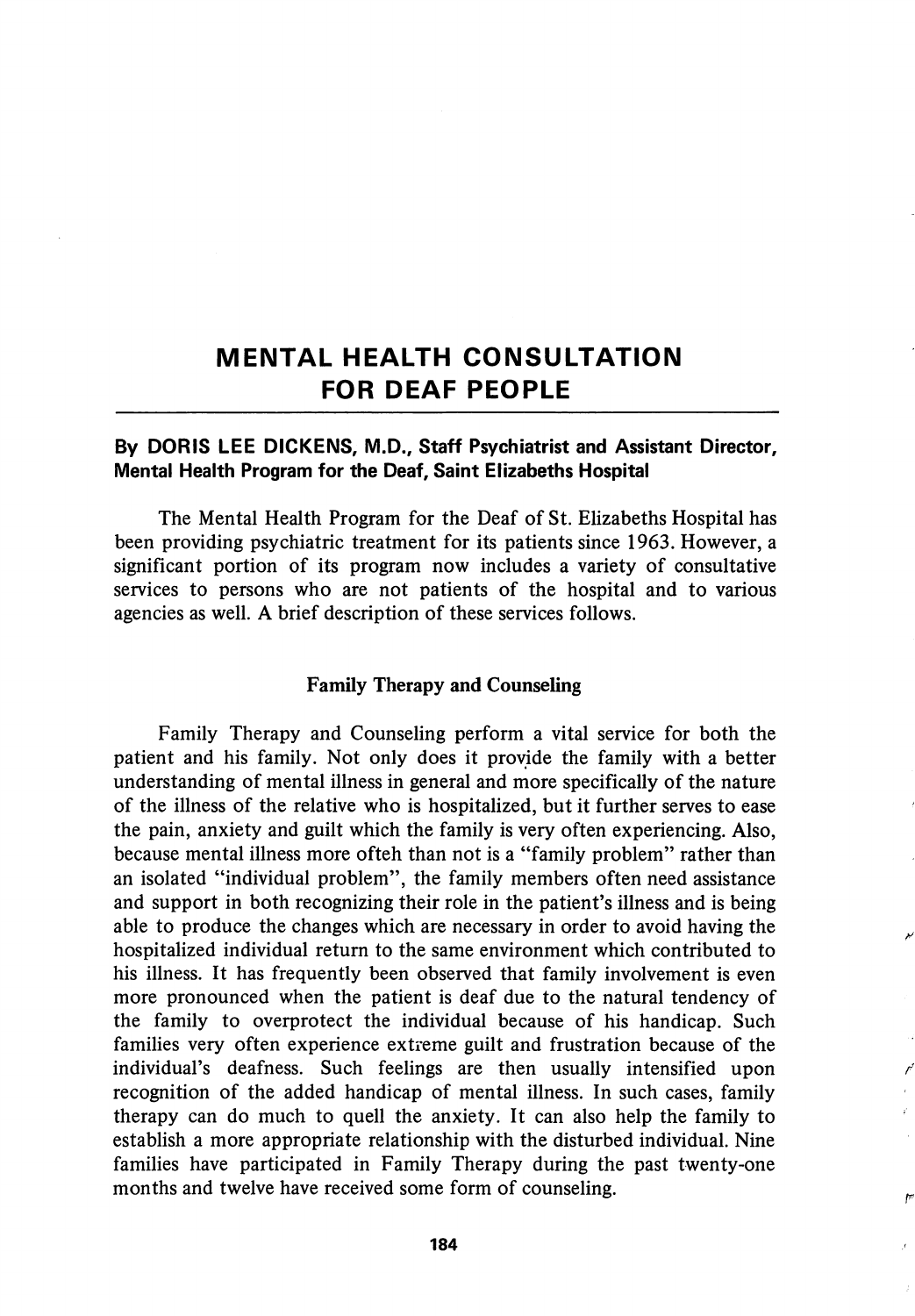## A Complete Psychiatric Evaluation

The Staff of the Mental Health Program for the Deaf is able to provide a complete psychiatric evaluation for persons referred by schools, hospitals, vocational rehabilitation counselors, families or friends when illness is suspected, but documentation and recommendations are needed. Such an evaluation includes a psychiatric interview, a complete psychological examination, an interview of any immediate family member who is available, and an interview of the person(s) making the referral. When indicated, the evaluation may further include the referred person's participating in various therapeutic activities with the patients and staff members for the purpose of observing and evaluating his behavior and ability to interact with others. Such an evaluation requires a minimum of three hours but may take much longer. It is done at the hospital. Following the evaluation, the referral source is provided with appropriate recommendations which might indicate a need for inpatient treatment, outpatient treatment, or short-term counseling. Thirty-one such evaluations have been done during the past twenty-one months. Of the persons so evaluated, fifteen subsequently became patients of the Mental Health Program for the Deaf. Of these fifteen individuals, seven became outpatients and eight became inpatients.

## Consultation Services to Schools

This service is available not only to the various schools from which some of our patients have been referred, but is also available to others upon request. Our staff members may visit the schools when possible or representatives of the schools involved may visit the hospital. The mutual exchange of thoughts and impressions helps to provide the hospital staff with more insight into the problems experienced by the schools while attempting to cope with the disturbed student. It further provides the persons from the schools with a better understanding of the child's problems. The information and knowledge gained may further aid in earlier recognition of similar problems when such occur in the future. This early detection of emotional problems may possibly do much toward helping to avoid the necessity of either suspending or expelling the child from school because of the presence of emotional problems which have often resulted in serious behavioral problems. The ultimate goal is to help the child with his emotional illness before it results in disturbed behavior. Representatives of eleven schools have participated in this type of exchange during the past twenty-one months.

## Consultation Services to Hospitals and Other Agencies

This service is available to hospitals and other agencies desirous of establishing programs which will provide mental health services to deaf